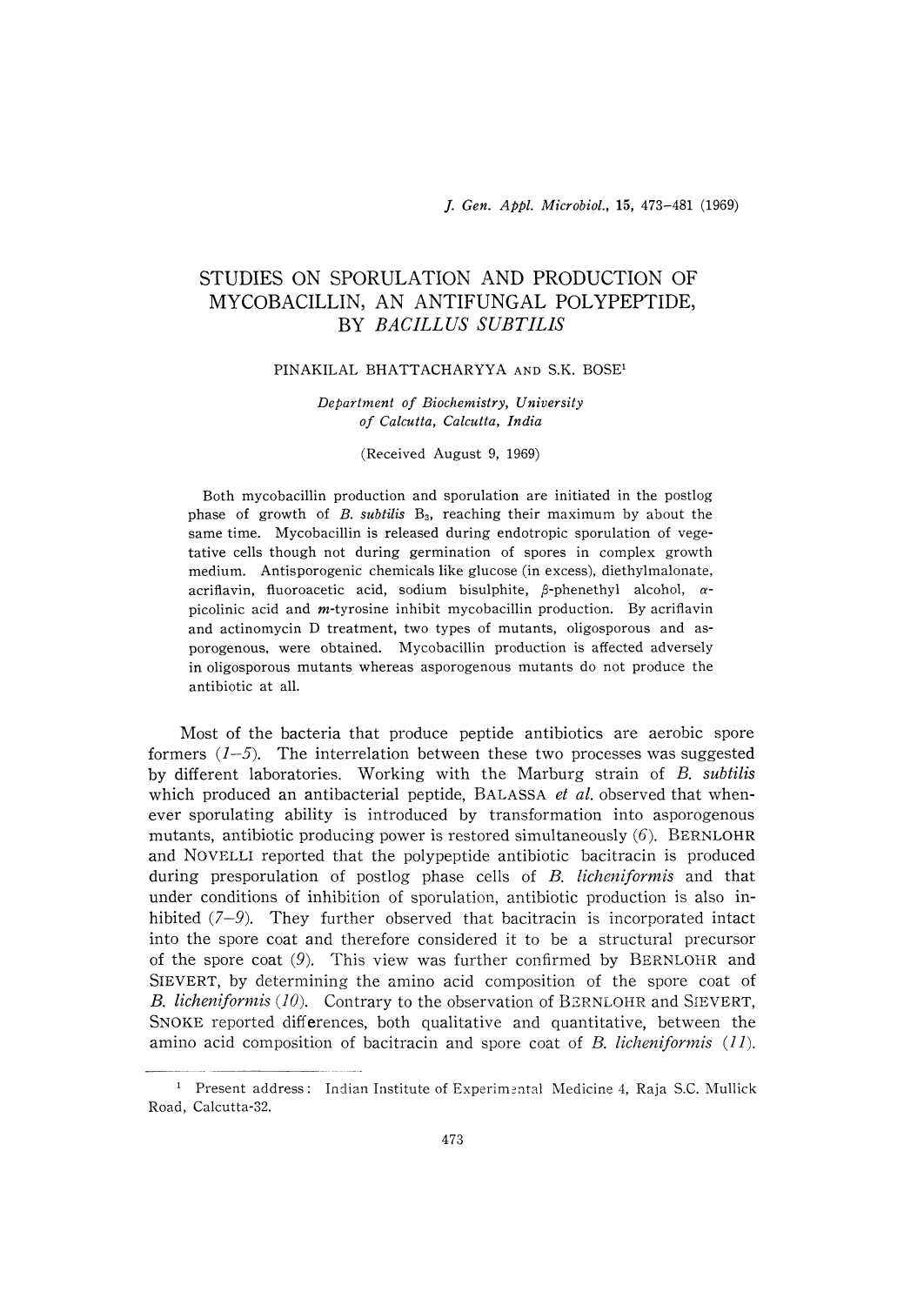BRENNER and associates supported the idea of SNOKE as they could not detect, in the spore coat of *Bacillus polymyxa*, L- $\alpha$ - $\gamma$ -diaminobutyric acid, the major component of polymyxin B  $(12)$ . So it was considered worthwhile to reappraise the whole issue using  $B$ , subtilis  $B_3$  which produces mycobacillin  $(13-16)$ , an antibiotic peptide of almost the same size as bacitracin (8).

# MATERIALS AND METHODS

Organisms. Bacillus subtilis  $B_3$ , which produces mycobacillin, was used as the parent strain from which other strains were obtained by mutation. For assay of mycobacillin, a sensitive strain of *Aspergillus niger*  $G_3Br$  was used.

Media. The following media were used routinely. Nutrient broth contained the following (in 1 liter of water) glucose  $10 \text{ g}$ , peptone  $5 \text{ g}$ , beef extract 3 g, adjusted to pH 7.0 with sodium hydroxide, and was used for studies on mycobacillin production and sporulation. The same with  $2\%$  agar was used for the maintenance of  $B$ , subtilis  $B_3$  and its mutants. Nutrient agar without glucose was used for plate count as well as for isolation of asporogenous and oligosporous mutants.

Synthetic medium for B. subtilis  $B_3$  was the same as described by BA-NERJEE and BOSE  $(17)$ .

Viable count. Numbers of viable cells in broths were determined by the pour plate technique using nutrient agar without glucose as the medium. Counts were taken after 4 days of incubation at 37°C.

Spore count. Suspension of cells containing spores were heated at 80° for 15 min in a water bath and those remaining viable after this treatment, as determined by the above method for viable count, were taken to be spores.

Preparation of spores. In the preparation of spores, cells grown on complex fermentation agar  $(2\%)$  medium at 37° on petri dishes for 7 days were washed off with distilled water and freed from vegetative cells by lysozyme treatment according to FLEMMING and ORDAL  $(18)$ .

Germination. Washed suspensions of freshly prepared spores  $(1.25 \times 10^{10})$ ml) were placed in complex fermentation broth and germination was followed turbidimetrically. The number of heat resistant cells (spores) and mycobacillin activity per ml of the broth were assessed from time to time.

Endotropic sporulation. An inoculum of 0.4 ml of 16 hr culture of B. subtilis  $B_3$  in nutrient broth was added to 100 ml of fresh nutrient broth and incubated with shaking at room temperature. Vegetative cells in postlog phase were harvested in cold at 3,000 rpm for 10 min after 16 hr of incubation, washed thrice with distilled water in cold and finally placed in 20 ml of sterile distilled water containing  $CaCl<sub>2</sub>$  (0.2 mg/ml) in 100 ml conical flasks. The cells were then incubated with shaking at room temperature. The concentration of cells was  $5.7 \times 10^9$  per ml of distilled water. All the operations were performed under sterile conditions. From time to time, 2.0 ml of the mixture were taken out with a sterile pipette to determine the number of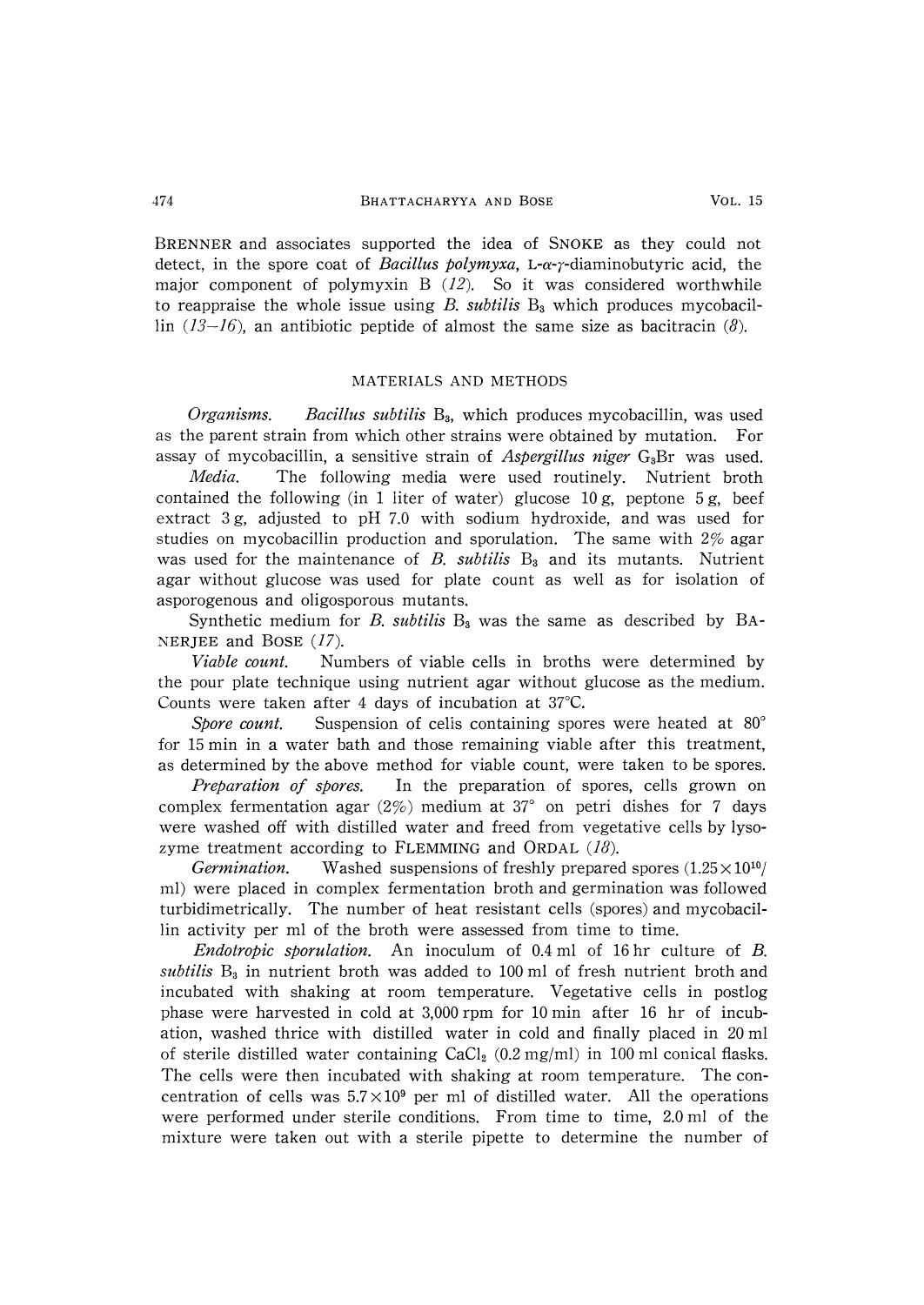spores and mycobacillin activity per ml of the mixture.

Isolation of asporogenous and oligosporous mutants. Asporogenous and oligosporous mutants were obtained by using acriflavin  $(19)$  and actinomycin D (20). Acriflavin was highly toxic to B. subtilis  $B_3$  being inhibitory to growth at  $2 \mu g/ml$ . Therefore acriflavin, to the extent of 1.5  $\mu g/ml$ , was added to B. subtilis  $B_3$  cells in the initial log phase of growth in synthetic medium (17) at pH 7.4, fortified with  $0.05\%$  peptone at 37°. After growth the cells were diluted in 0.85% saline and streaked on complex fermentation agar, glutamic acid agar  $(21)$  or nutrient agar without glucose. Colonies appearing transparent or semitransparent after incubation for 7 days at 37° were taken to be oligosporous (having impaired ability to form spores in comparison to parent) or asporogenous (completely unable to form spores) mutants which was confirmed by microscopic observation of stained smears. In spite of several attempts, no asporogenous mutants could be obtained by treatment with such a low concentration of acriflavin. Therefore, for asporogenous mutants, cells surviving primary treatment of 1.5  $\mu$ g/ml of acriflavin were subsequently treated with  $4 \mu g/ml$  of acriflavin after one subculture in acriflavin-free medium.

Using a gradient plate technique  $(22)$ , resistance to actinomycin D was developed in B. subtilis  $B_3$  cells. In the course of the process, colonies appearing in the region containing 15 to 30  $\mu$ g/ml of actinomycin D were isolated, suspended in nutrient broth and plated. Of the progeny of these actinomycin D resistant cells some were found to be oligosporous or asporogenous. Using a thick suspension of cells, the process was achieved in only two steps.

Use of antisporogenic chemicals. One hundred milliliters of fresh nutrient broth in 250 ml conical flasks were inoculated with 0.4 ml of 16 hr culture of B. subtilis  $B_3$ , and incubated with shaking at room temperature with antisporogenic chemicals added at the eleventh hour. The timing is just the end of exponential growth phase. Synthetic medium was used for m-tyrosine experiments as it is ineffective in complex medium. Glucose, sodium bisulphite and acriflavin were used as aqueous solutions, sterilised by autoclaving. Alpha-picolinic acid and  $m$ -tyrosine were used in alcoholic solutions, sterilised by millipore filtration whereas  $\beta$ -phenethyl alcohol, diethylmalonate and fluoroacetic acid, being liquids, were taken as sterile and used directly. From time to time, 5 ml samples of the broths were removed with sterile pipettes for growth measurement, spore count and mycobacillin activity.

*Reagents.* Analytical reagents and distilled water were used throughout the investigation. Following rare chemicals were obtained as gifts from sources as indicated below :-

Fluoroacetic acid through the courtesy of H.S. Halvorson (Univ. of Minn., St Paul, Minnesota);  $m$ -tyrosine through the courtesy of John N. Aronson (SUNY, Buffalo) ; crystalline lysozyme through the courtesy of Sigma Chemical Co. (St. Louis, Missouri, U.S.A.);  $\beta$ -phenethyl alcohol through the courtesy of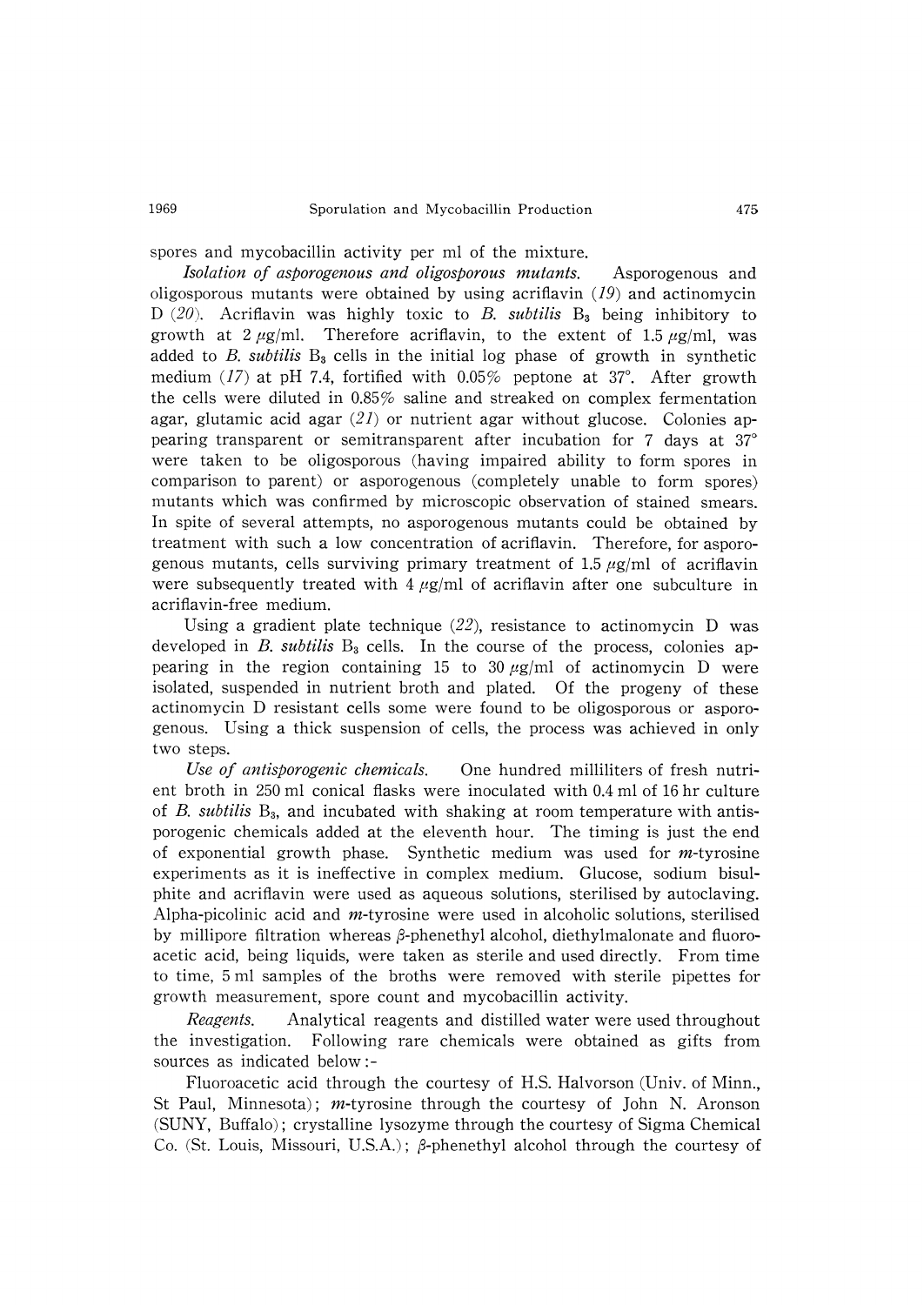

 Fig. 1. Mycobacillin production and sporulation during fermentation by submerged culture in nutrient broth.

0.4 ml of 16 hr old culture of B. subtilis  $B_3$  in nutrient broth was added as inoculum to 100 ml of fresh nutrient broth in 250 ml conical flasks and incubated with shaking at room temperature. For growth measurement a conical flask provided with side tube was used, growth being measured turbidimetrically in a Coleman spectrophotometer.

• Growth;  $\bigcirc$  spore formation and  $\bigcirc$  mycobacillin production

Dr. Ralph A. Slepecky (Syracruse Univ., Syracruse, N.Y.) ; actinomycin D through the courtesy of Merck, Sharp & Dohme Ltd. (New Jersey, N. J.); and acriflavin through the courtesy of Dr. H. Lyr (Inst. fur Fortwissenschaften, Bereich fortschutz, Germany).

## RESULTS

#### Mycobacillin production and sporulation in submerged culture fermentation

Fig. 1 shows that mycobacillin activity appears in the broth by about 13 hr and detectable quantities of heat resistant spores are found at 18 hr while growth, as measured in terms of absorbance, is complete by 11 hours. In the course of the process following log phase, both mycobacillin production and heat resistance show a continuous increase till 72nd hour. Thereafter, the number of heat resistant cells per ml of broth remains constant while mycobacillin activity starts decreasing after a lag.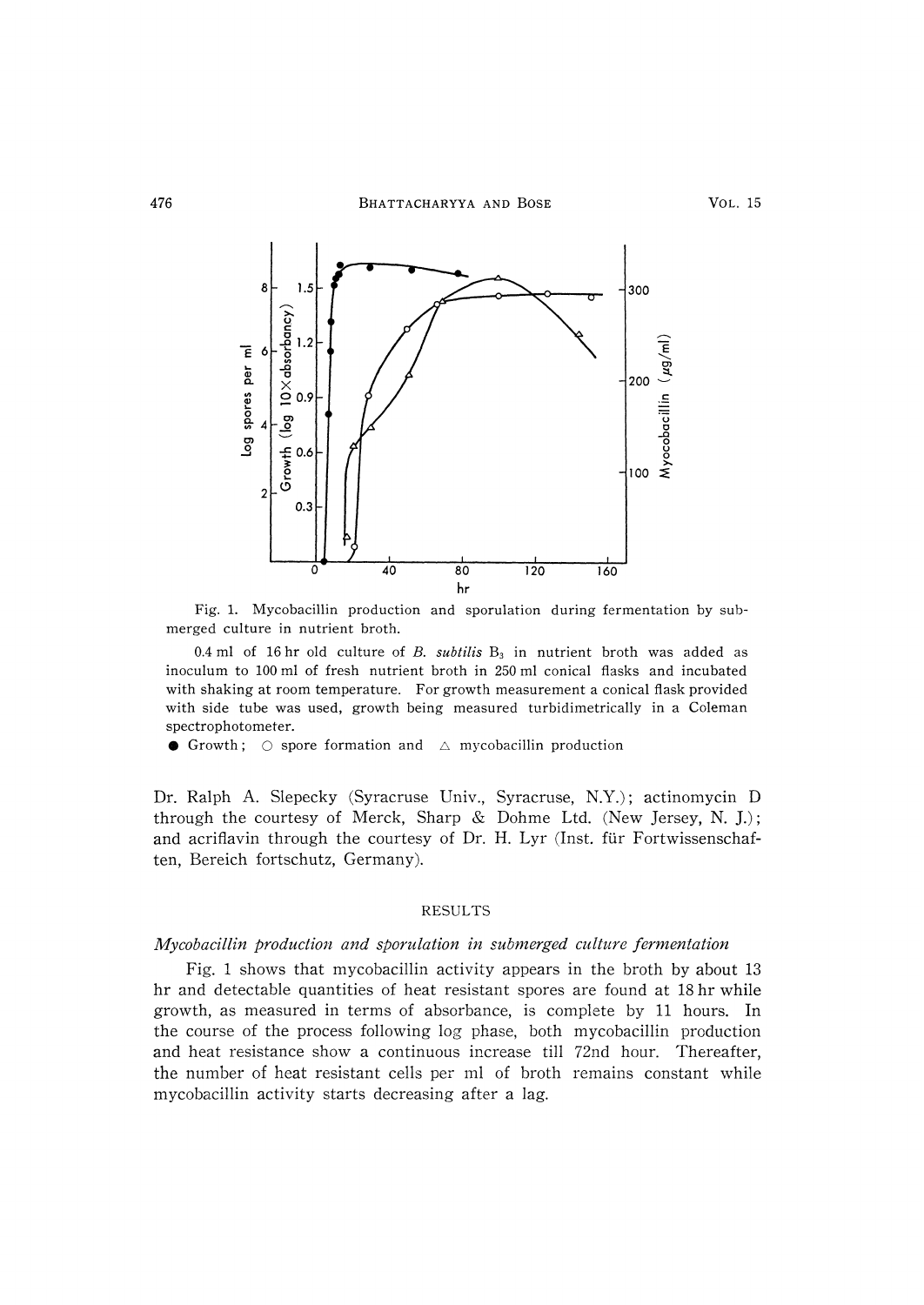



 $\circ$ , spore formation or germination and  $\triangle$  mycobacillin production.

Mycobacillin production during endotropic sporulation of vegetative cells and germination of spores

Vegetative cells in post log phase, when placed in distilled water con-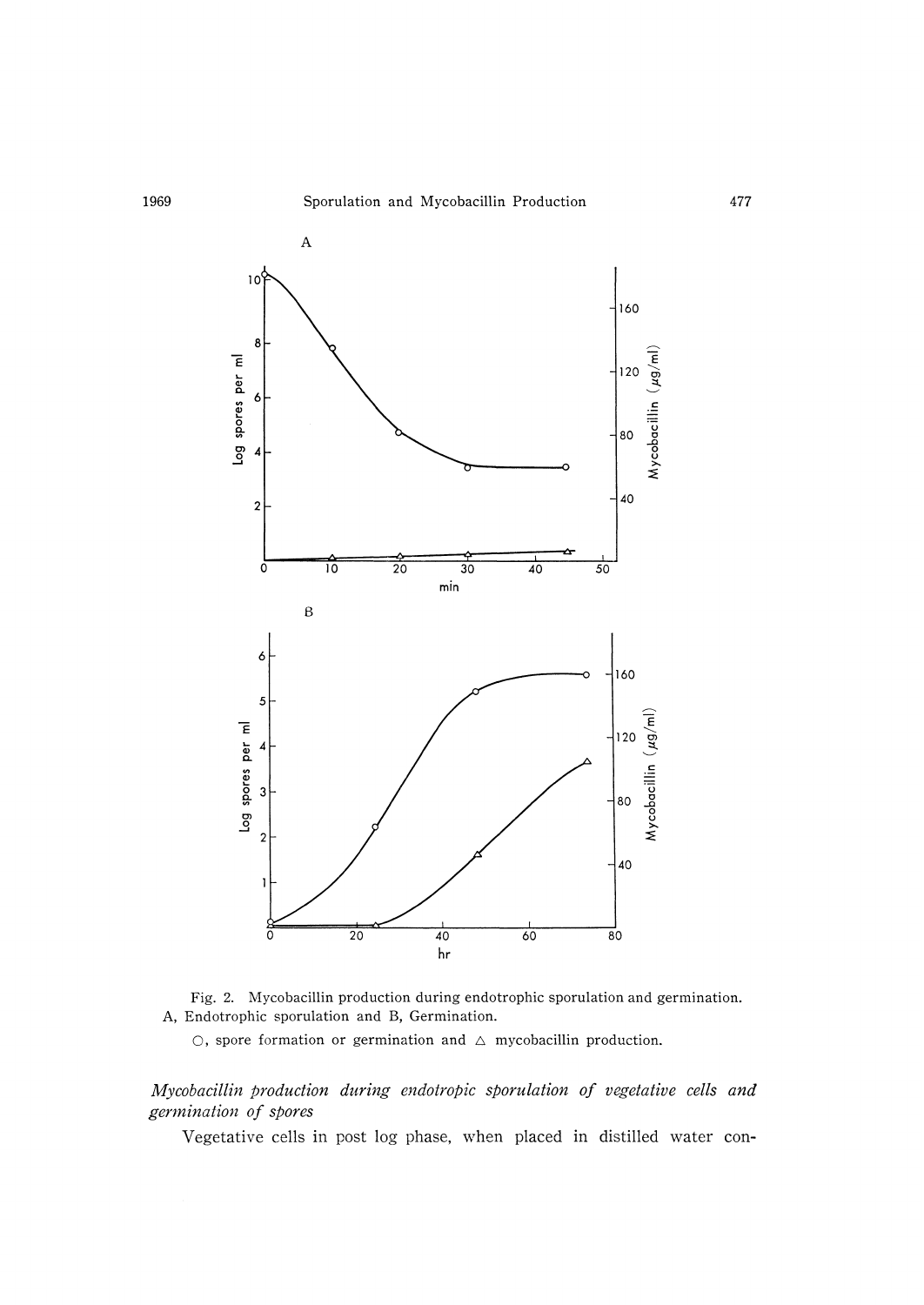| Chemicals                  | Concn. of the<br>chemicals in | Medium      | No. of heat resistant cells<br>culture broth |                              |  |
|----------------------------|-------------------------------|-------------|----------------------------------------------|------------------------------|--|
|                            | %                             |             | 18                                           | 28                           |  |
| None                       |                               | $_{\rm NB}$ | $5\times10^{0}$                              | $18\times10^3$               |  |
| Glucose                    | $16\times 10^{-2}$            | $_{\rm NB}$ | $1\times10^{0}$                              | 5.0 $\times$ 10 <sup>3</sup> |  |
| Diethylmalonate            | $16 \times 10^{-2}$           | $_{\rm NB}$ |                                              | $7.1 \times 10^3$            |  |
| Acriflavin                 | $5 \times 10^{-5}$            | NB.         | $3\times10^{0}$                              | 7. $1 \times 10^3$           |  |
| $\beta$ -Phenethyl alcohol | $16 \times 10^{-2}$           | NB.         |                                              | 3.4 $\times$ 10 <sup>3</sup> |  |
| $\alpha$ -picolinic acid   | $10\times10^{-3}$             | NB          | $1 \times 10^{0}$                            | $1.22 \times 10^3$           |  |
| Fluoroacetic acid          | $1 \times 10^{-2}$            | NB          | $1\times10^{0}$                              | $1.22\times10^{3}$           |  |
| Sodium bisulphite          | $40 \times 10^{-3}$           | $_{\rm NB}$ |                                              | 2. $2 \times 10^3$           |  |
| $m$ -Tyrosine              | $20\times10^{-3}$             | Syn         |                                              |                              |  |
| None                       |                               | Syn         |                                              | $8.0\times10^3$              |  |

Table 1. Production of mycobacillin in

NB: Nutrient broth Syn: Synthetic medium

taining  $CaCl<sub>2</sub>$  (0.2 mg/ml), sporulate slowly accompanied with lysis of most of the cells and mycobacillin appears in the broth though in small amount (Fig. 2A). However, during germination of spores to the extent of  $1.25 \times 10^{10}$ spores/ml in a complex growth medium (Fermentation broth), no trace of mycobacillin activity could be detected in the broth (Fig. 2B).

Mycobacillin production under conditions of inhibition of sporulation

Studies (Table 1) relating the effect of inhibitors of sporulation like diethylmalonate,  $\beta$ -phenethyl alcohol, acriflavin,  $\alpha$ -picolinic acid, glucose (in excess), fluoroacetic acid,  $m$ -tyrosine and sodium bisulphite on mycobacillin production by B, subtilis  $B_3$  indicate that the compounds inhibit both sporulation and mycobacillin production. Glucose, instead of inhibiting, merely delays sporulation, as well as mycobacillin production.

#### Mycobacillin production by asporogenous and 12 oligosporous mutants

In all, 8 asporogenous and 12 oligosporous mutants were obtained by treatment with acriflavin and actinomycin D. Table 2 indicates that oligosporous mutants with defective sporulation produce lesser amounts of mycobacillin whereas asporogenous mutants do not produce the antibiotic at all.

### DISCUSSION

The aim of the present work is to determine if any relationship exists between sporulation of B, subtilis  $B_3$  and the production of mycobacillin, an antifungal polypeptide antibiotic  $(13-16)$ . The two processes were followed during fermentation. It was observed that growth is complete by 11 hours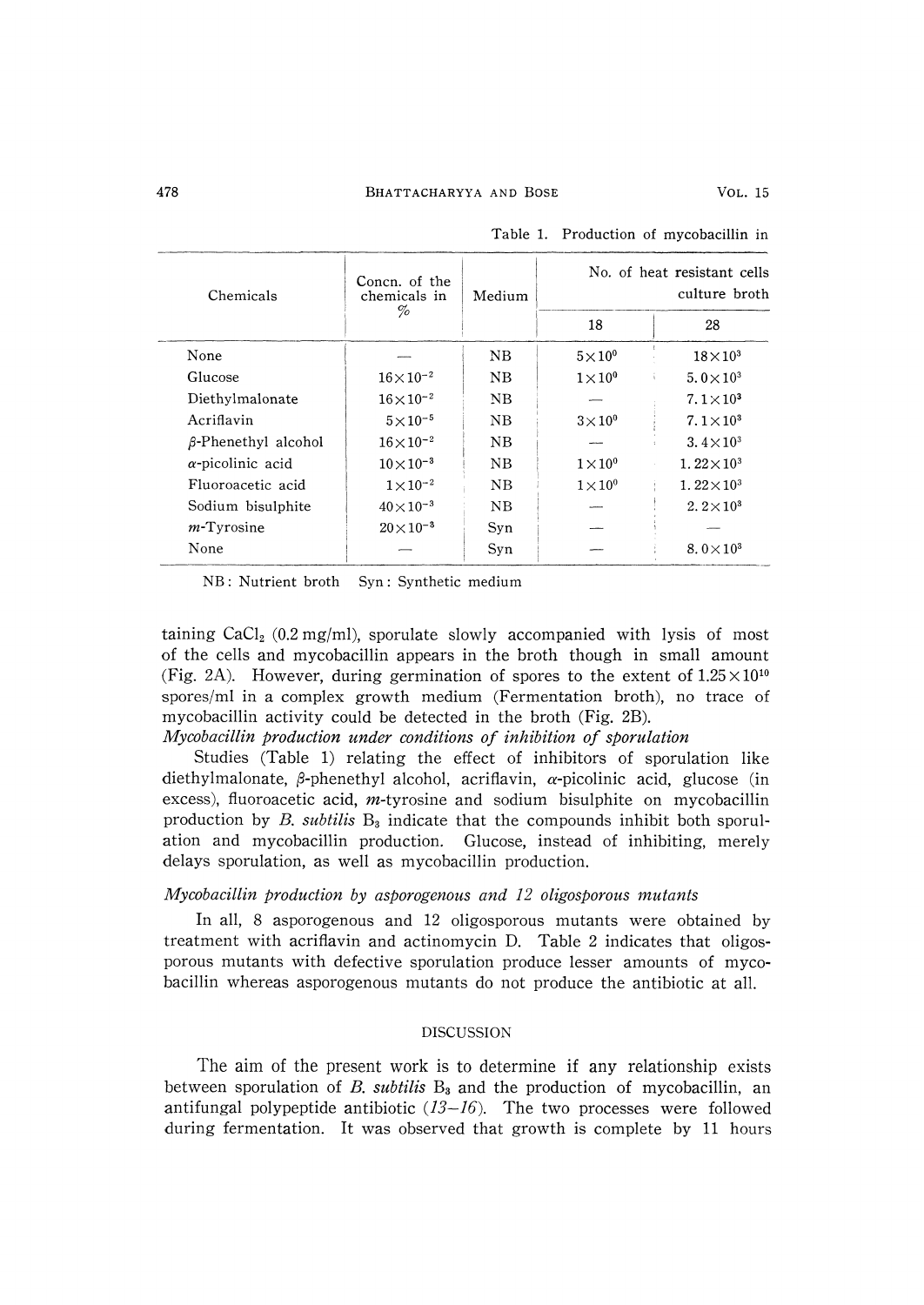| (spores) per millilitre of<br>at hours |                               | Mycobacillin<br>$(\mu$ gm/ml of culture broth)<br>formed at hours |       |       |       |
|----------------------------------------|-------------------------------|-------------------------------------------------------------------|-------|-------|-------|
| 48                                     | 68                            | 18                                                                | 28    | 48    | 68    |
| 3.8 $\times$ 10 <sup>6</sup>           | 4.44 $\times$ 10 <sup>7</sup> | 133.4                                                             | 156.7 | 213   | 288.4 |
| $10.4 \times 10^6$                     | 4.8 $\times$ 10 <sup>8</sup>  | 97.7                                                              | 114.8 | 288.4 | 338.8 |
| $10.8 \times 10^{5}$                   | $3.7 \times 10^6$             |                                                                   | 72.44 | 72.44 | 57.9  |
| 7.4 $\times$ 10 <sup>6</sup>           | $10.2 \times 10^6$            | 72.44                                                             | 72.44 | 114.8 | 169   |
| 8.9 $\times$ 10 <sup>4</sup>           | $1.41 \times 10^{5}$          | 53.7                                                              | 53.7  | 72.44 | 97.7  |
| 2.15 $\times$ 10 <sup>3</sup>          | $7.2\times10^{3}$             |                                                                   |       |       |       |
| $7.8 \times 10^{5}$                    | 2.4 $\times$ 10 <sup>6</sup>  |                                                                   | 85.1  | 133.9 | 144.5 |
| 5.2 $\times$ 10 <sup>4</sup>           | $9.2 \times 10^{5}$           |                                                                   | 105.9 | 114   | 114   |
| 7. $2 \times 10^3$                     | $5.6 \times 10^{4}$           |                                                                   |       |       | 46.8  |
| 3. $4 \times 10^5$                     | $3.6\times10^{6}$             |                                                                   |       | 53.7  | 105.9 |

presence of antisporogenic chemicals.

and that mycobacillin activity just appears in the broth by 14 hours while spores are not seen until 18 hours. SCHAEFFER  $(23)$  and SZULMAJSTER and SCHAEFFER  $(24)$  showed that, before actual appearance of spores, an active spore-forming metabolism is developed which is supposed to be initiated at the end of the exponential growth. Thus mycobacillin formation parallels active spore-forming metabolism in the producer. This was further confirmed by the observation that mycobacillin is elaborated during endotropic sporulation of vegetative cells while, during germination of a highly dense spore suspension  $(1.25\times10^{10}$  spores/ml) in a complex growth medium, increase in mycobacillin activity is practically nil.

Under conditions of inhibition of Sporulation, mycobacillin production is also affected adversely. Thus, antisporogenic chemicals of diverse types like glucose (in excess), diethylmalonate, sodium bisulfite,  $\beta$ -phenethyl alcohol, acriflavin,  $\alpha$ -picolinic acid, fluoroacetic acid and m-tyrosine inhibit both sporulation and mycobacillin production simultaneously. Oligosporous mutants with impaired ability to form spores produce lesser amounts of mycobacillin, whereas asporogenous mutants incapable of forming spores do not produce the antibiotic at all. All these suggest a close association, if not relation, between spore-forming metabolism of B, subtilis  $B_3$  and mycobacillin synthesis, although the antibiotic cannot be, considering the amino-acid composition of cell wall or spore-coat of the producer, a structural component either of the two (25).

The authors wish to express their thanks to the Council of Scientific and Industrial Research for the grant of a Fellowship to one of the authors (P. Bhattacharyy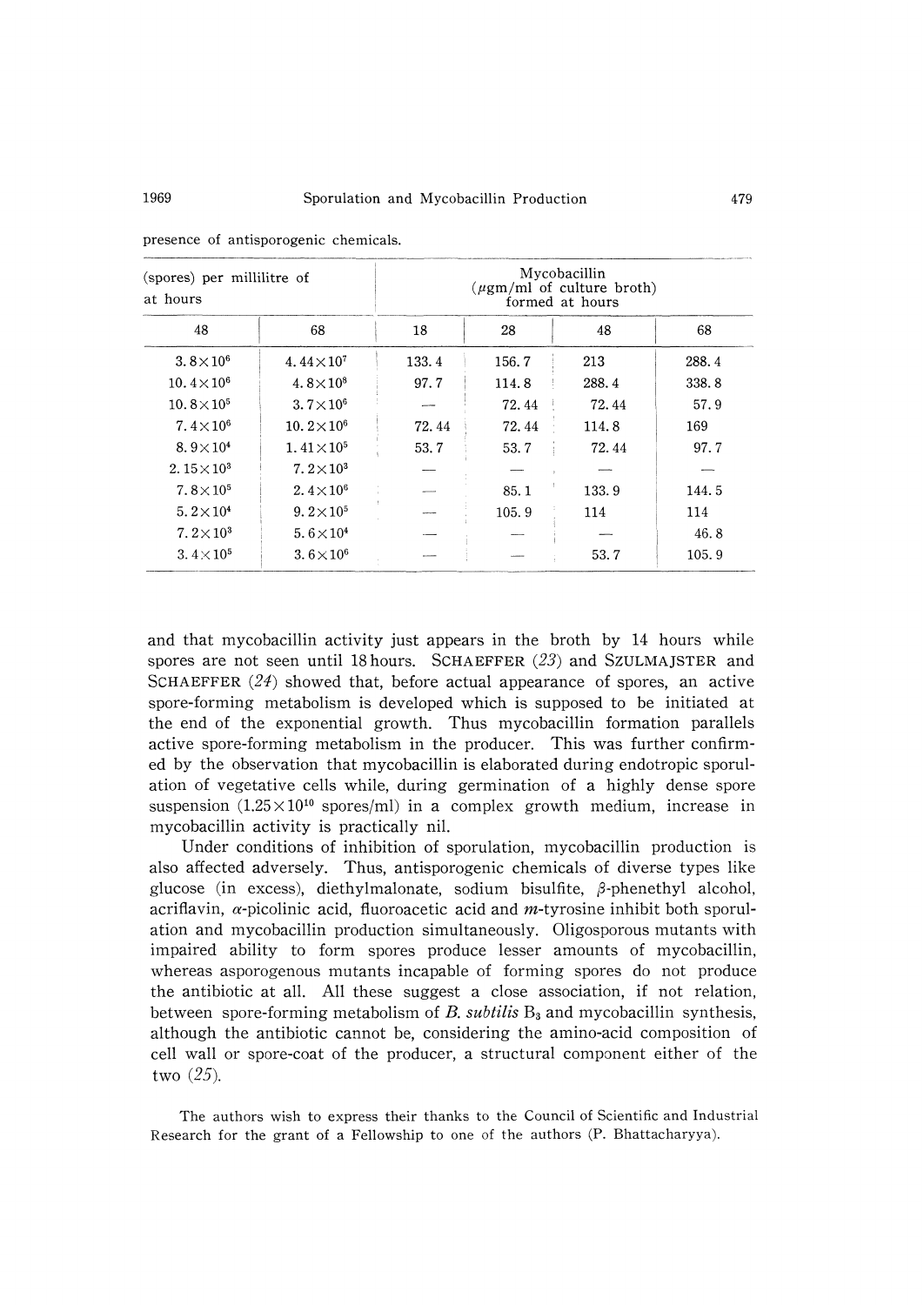# 480 BHATTACHARYYA AND BOSE VoL. 15

| Strains             | No. of spores/ml<br>of culture broth | Mycobacillin produced<br>$(\mu g/ml \text{ of } broth)$ |  |  |
|---------------------|--------------------------------------|---------------------------------------------------------|--|--|
| Parent              | $4.6\times10^{6}$                    | 233                                                     |  |  |
| Oligosporous        |                                      |                                                         |  |  |
| Osp <sub>1</sub>    | $2.3\times10^{2}$                    |                                                         |  |  |
| Osp <sub>2</sub>    | $3.8\times10^{5}$                    | 182                                                     |  |  |
| $\rm{Osp}_3$        | $7.8 \times 10^{5}$                  | 208                                                     |  |  |
| Osp <sub>5</sub>    | 4.1 $\times$ 10 <sup>5</sup>         | 182                                                     |  |  |
| Osp <sub>7</sub>    | $3.5 \times 10^{5}$                  | 208                                                     |  |  |
| $\rm{Osp}_8$        | $3.0\times10^{2}$                    | 79                                                      |  |  |
| $Osp_{11}$          | $9.0 \times 10^{2}$                  |                                                         |  |  |
| $Osp_{12}a$         | $2.2\times10^{4}$                    | 85                                                      |  |  |
| $Osp_{13}a$         | $2.0 \times 10^{2}$                  | 85                                                      |  |  |
| $Osp_{14}a$         | 2.4 $\times$ 10 <sup>6</sup>         | 208                                                     |  |  |
| $Osp_{23}$          | $4.5 \times 10^{5}$                  | 182                                                     |  |  |
| $\mathrm{Osp}_{50}$ | $4.1 \times 10^{5}$                  | 193                                                     |  |  |
| Asporogenous        |                                      |                                                         |  |  |
| $\rm Asp_{3-11}$    |                                      |                                                         |  |  |
| Asp <sub>2</sub>    |                                      |                                                         |  |  |
| Asp <sub>4</sub>    |                                      |                                                         |  |  |
| Asp <sub>5</sub>    |                                      |                                                         |  |  |
| $\rm Asp_6$         |                                      |                                                         |  |  |
| $\mathrm{Asp}_{9}a$ |                                      |                                                         |  |  |
| $Asp_{10}^a$        |                                      |                                                         |  |  |
| $Asp_{13}$          |                                      |                                                         |  |  |

Table 2. Mycobacillin production by oligosporous and asporogenous mutants.

a Strains marked were obtained by actinomycin D while the rest by acriflavin treatment. Strains were grown in nutrient broth with shaking at room temperature for 16 hr and then 0.4 ml was added to fresh 100 ml nutrient broth in 250 ml conical flasks as inoculum. Spore count and mycobacillin activity was assessed in the broth after 48 hr of incubation at room temperature with shaking.

#### REFERENCES

- 1) R.G. BENEDICT and F.H. STODOLA, Ann. N.Y. Acad. Sci., 51, 866 (1949).
- 2) R.J. DUBOS, *J. Exptl. Med.*, 70, (1939).
- 3) E.F. JANSEN and D.J. HIRSCHMANN, Arch. Biochem., 4, 297 (1944).
- 4) C. MCLEOD, J. BacterioL, 56, 749 (1948).
- 5) F.J. MURRAY, P.A. TETRAULT, OW. KAUFMANN, H. KOFFLER, D.H. PETERSON and D.R. COLINGSWORTH, J. Bacteriol., 57, 305 (1949).
- 6) M. BALASSA, H. IONESCO and P. SCHAERFER, C. R. Acad. Sc., 257, 986 (1963).
- 7) R.W. BERNLOHR and G.D. NOVELLI, Nature, 184, 1256 (1959).
- 8) R.W. BERNLOHR and G.D. NovELLI, Arch. Biochem. Biophys., 87, 232 (1960).